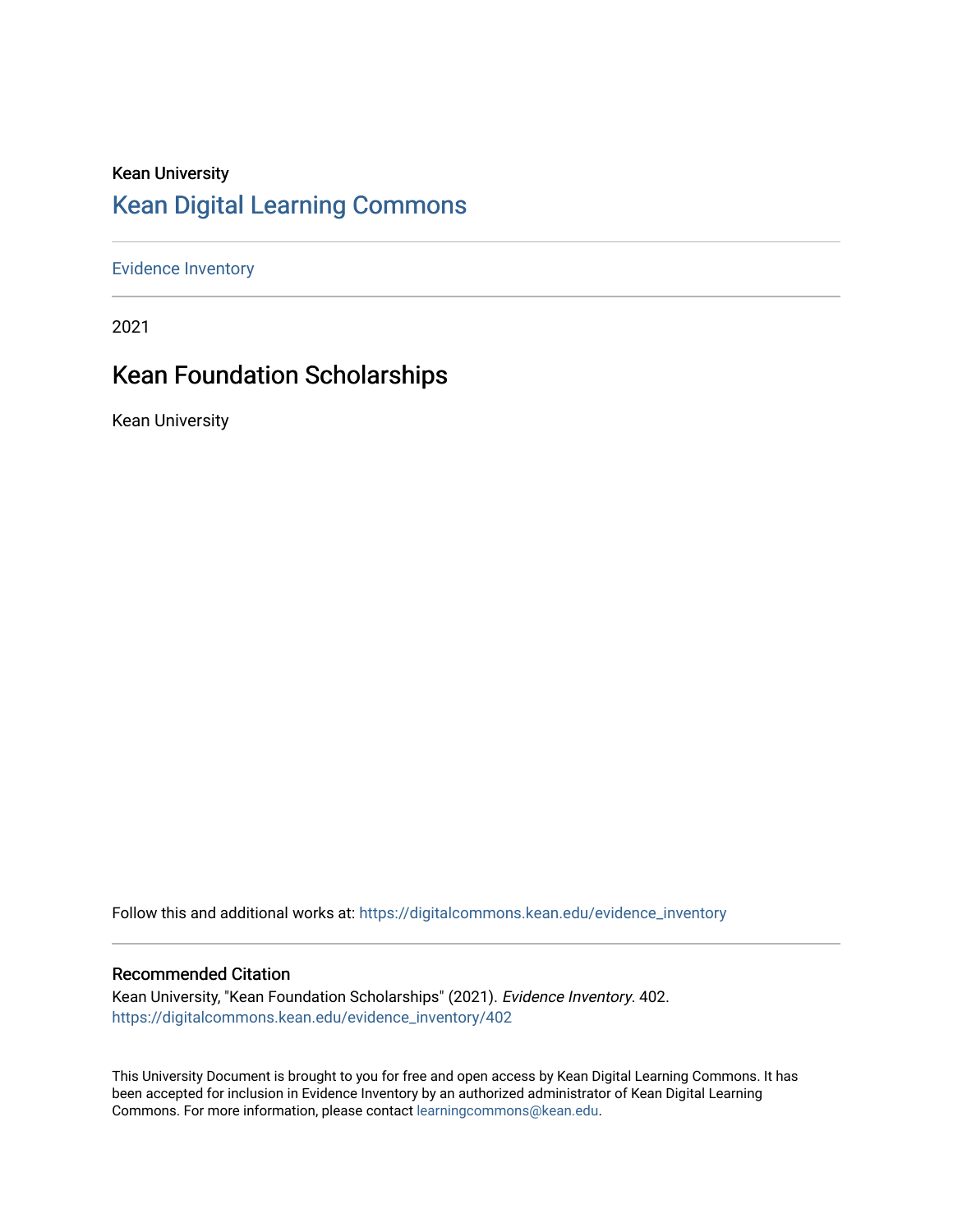#### Kean Foundation Scholarships

#### Abstract

The Kean University Foundation is the university's primary fundraising and gift-receiving organization. It was founded in 1984 as a non-profit, tax exempt organization that advances the mission of Kean University by pursuing and securing private support to benefit Kean's students, faculty, programs, and/or facilities.

Who is eligible?

All new and current students are eligible to apply for Kean University Foundation Scholarships. This is a competitive application of Kean's best and brightest students, so be sure to prepare your application thoughtfully.

Tips to apply:

- One single application will enable you to be considered for any scholarship that matches your academic history, program, interests and other criteria.
- You will be applying for a scholarship for the 2022-23 academic year, so respond to questions accordingly.
- Be sure to answer each question in the application. The more complete your application, the better your chances of getting matched.
- Write a well written thoughtful response to the writing prompt. Take this opportunity to introduce yourself to the Scholarship Committee.
- Plan your time. As part of the application you will need a Kean faculty or administrator to nominate you for scholarship consideration. Request this from an individual who will be able to provide insight to who you are and some of your success stories. Be sure to provide ample lead time to ensure you are conscientious of their busy schedules.
- Submit your FAFSA as early as possible as this information may be need for consideration of some scholarships. [FAFSA for 2022-23 opens October 1, 2021](https://studentaid.gov/h/apply-for-aid/fafsa)

Application Process:

1. Follow the link below. Be sure to select the correct application. If you will be a new incoming freshmen or you are a current undergraduate student, then use the application for undergraduate students. Current and new graduate students will use the graduate application.

Applications will open on October 1, 2021  $\sim$  Please return here to apply online.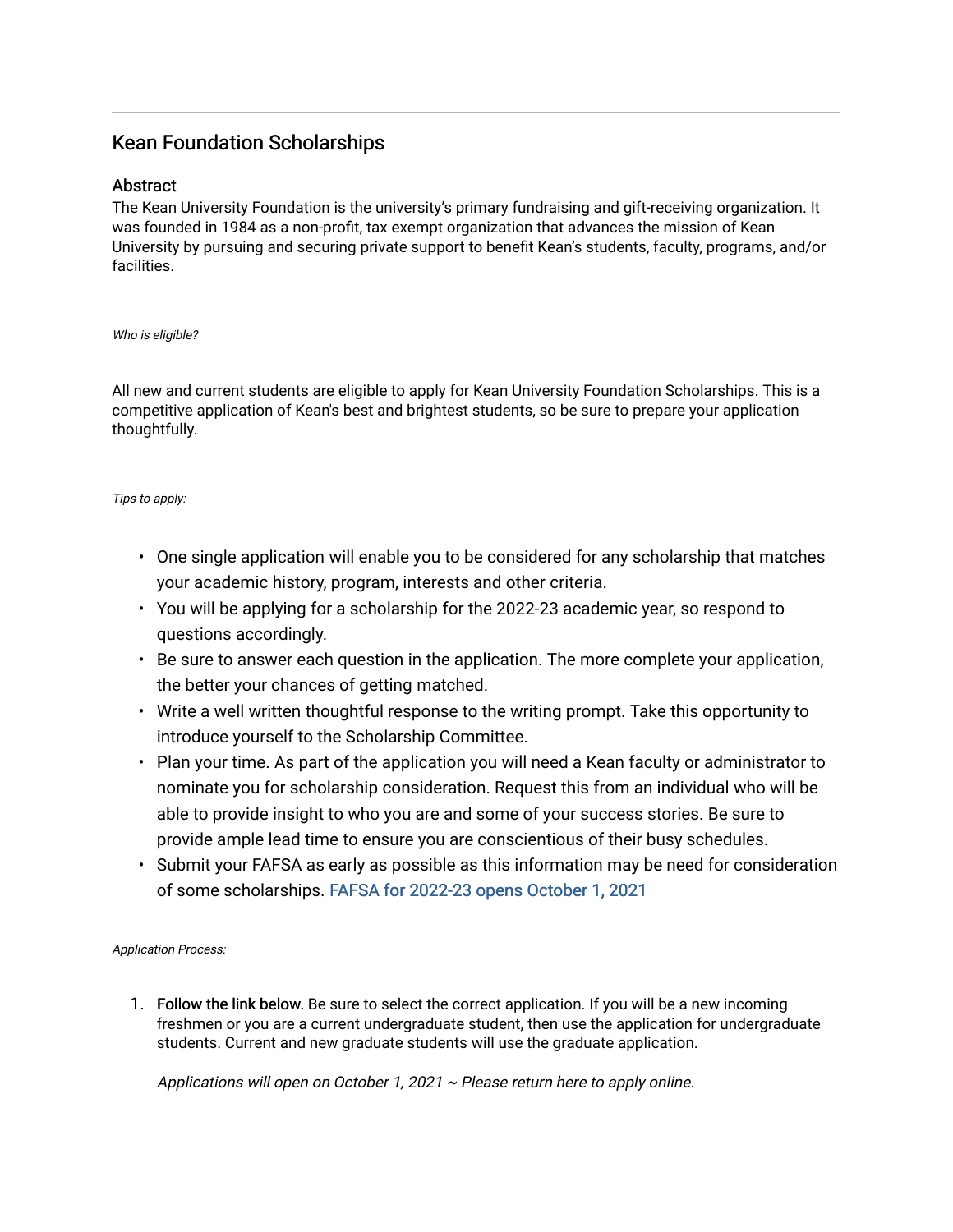New & Current UNDERGRADUATE [Students | Application Deadline: March 1, 2022](https://kean.scholarships.ngwebsolutions.com/ScholarX_ApplyForScholarship.aspx?applicationformid=20214&AYID=1477)  \*NOTE: New Incoming freshmen have a priority deadline date of February 1, 2022.

New & Current GRADUATE [Students | Application Deadline: August 1, 2022](https://kean.scholarships.ngwebsolutions.com/ScholarX_ApplyForScholarship.aspx?applicationformid=20238&AYID=1477)

2. Self-manage the application process. Be sure to meet application deadlines. This includes receiving your letter of nomination. It is the applicant's responsibility to follow up with their faculty or administrator to ensure that your nomination is completed and submitted.

Decision Process:

- New incoming freshmen who have submitted their application by the priority deadline should be notified in April. All other undergraduate applicants will begin to receive awards in May and awarding may continue through the summer.
- New and continuing graduate students will receive decisions on a rolling basis beginning in May and awarding may continue through the summer.

NOTE: Even though the application will be open through the end of July, your program may have an earlier deadline so we encourage you to submit the application as early as possible. If you wish to be considered for non-departmental scholarships that are open to both graduate and undergraduate students, your scholarship application must be received by March 1, 2022.

- Students are notified via email from the Kean University Scholarship Manager portal.
- Selected scholars will be asked to review the scholarship agreement and accept the award and submit a formal thank you letter to our generous donor.

Keywords

Kean Foundation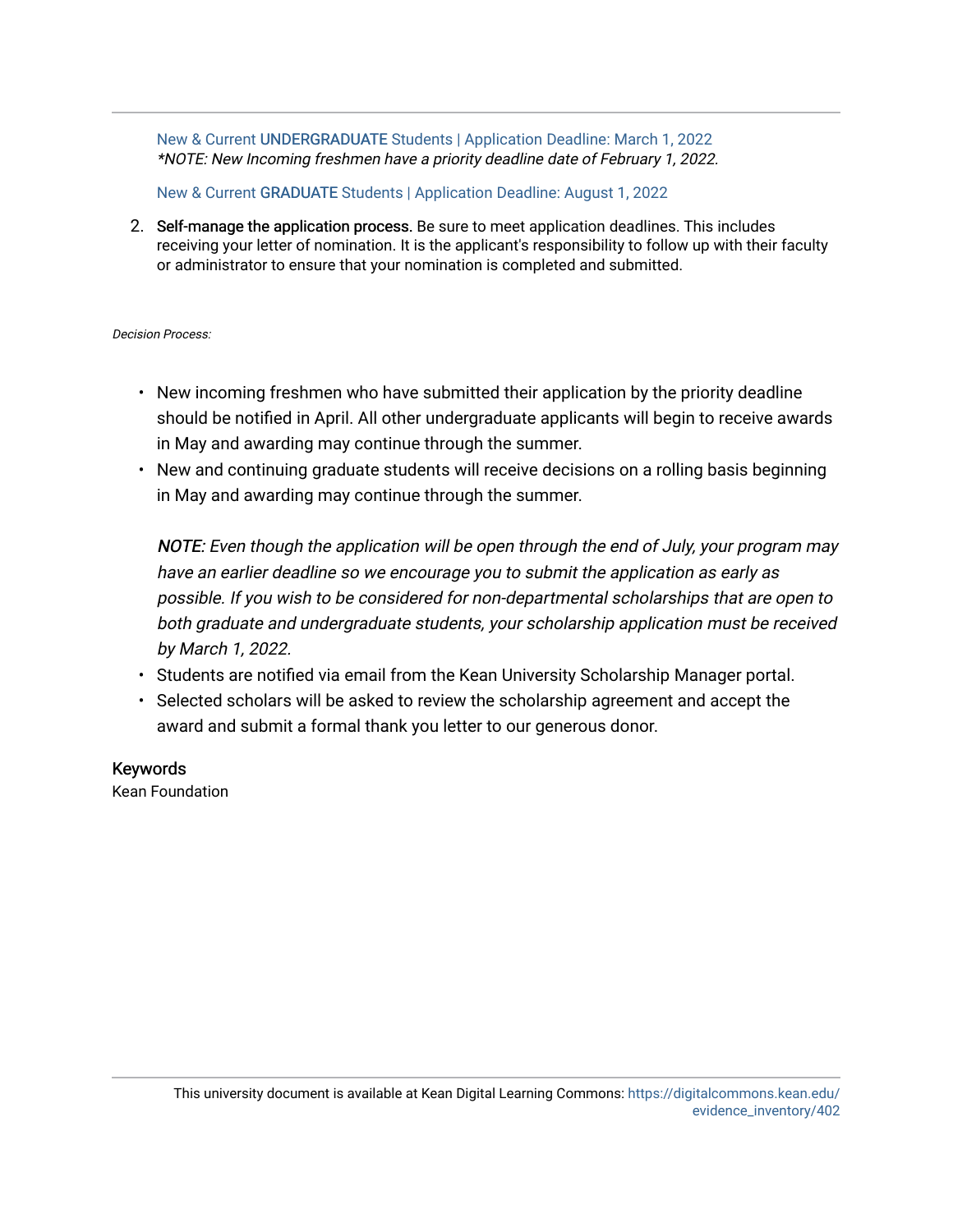# Weather Alert

Due to the storm and the State of Emergency recently declared by Gov. Murphy, all classes on the main campus and Kean Skylands are canceled today, Tuesday, October 26, and nonessential personnel should not report to campus. Kean Ocean students should visit the Ocean County College website for information regarding any class [cancellations.](https://www.ocean.edu/)

[Home](https://www.kean.edu/) • [Offices](https://www.kean.edu/offices) A Z • Financial Aid & [Scholarship](https://www.kean.edu/offices/financial-aid/scholarship-services) Services • Scholarship Services

## Kean Foundation Scholarships

The Kean University Foundation is the university's primary fundraising and gift-receiving organization. It was founded in 1984 as a non-profit, tax exempt organization that advances the mission of Kean University by pursuing and securing private support to benefit Kean's students, faculty, programs, and/or facilities.

#### Who is eligible?

All new and current students are eligible to apply for Kean University Foundation Scholarships. This is a competitive application of Kean's best and brightest students, so be sure to prepare your application thoughtfully.

#### Tips to apply:

- One single application will enable you to be considered for any scholarship that matches your academic history, program, interests and other criteria.
- You will be applying for a scholarship for the 2022-23 academic year, so respond to questions accordingly.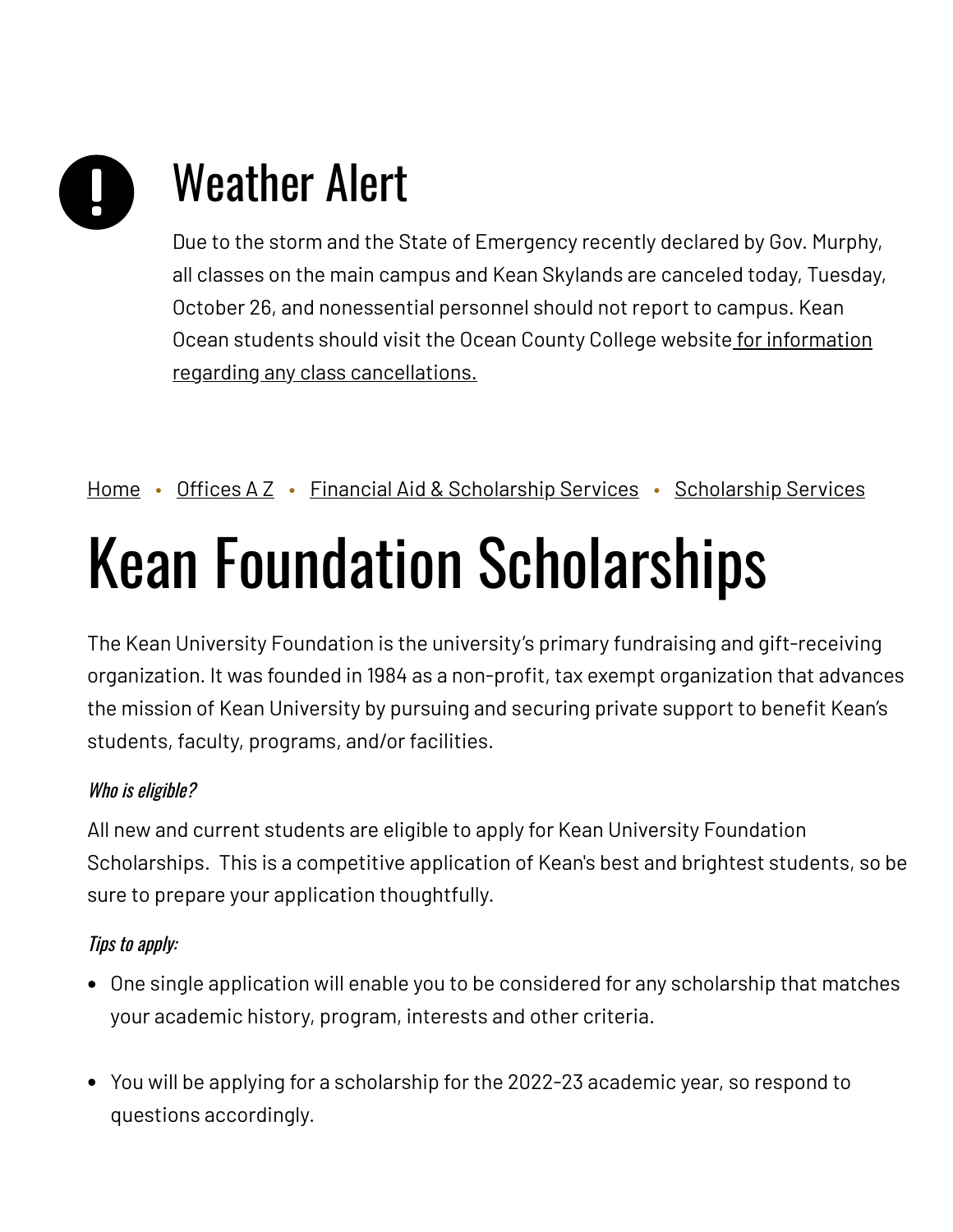- Be sure to answer each question in the application. The more complete your application, the better your chances of getting matched.
- Write a well written thoughtful response to the writing prompt. Take this opportunity to introduce yourself to the Scholarship Committee.
- Plan your time. As part of the application you will need a Kean faculty or administrator to nominate you for scholarship consideration. Request this from an individual who will be able to provide insight to who you are and some of your success stories. Be sure to provide ample lead time to ensure you are conscientious of their busy schedules.
- Submit your FAFSA as early as possible as this information may be need for consideration of some scholarships. **FAFSA for [2022-23](https://studentaid.gov/h/apply-for-aid/fafsa) opens October 1, 2021**

#### Application Process:

1. **Follow the link below.** Be sure to select the correct application. If you will be a new incoming freshmen or you are a current undergraduate student, then use the application for undergraduate students. Current and new graduate students will use the graduate application.

#### *Applications will open on October 1, 2021 ~ Please return here to apply online.*

- *\*NOTE: New Incoming freshmen have a priority deadline date of February 1, 2022.* **New & Current [UNDERGRADUATE](https://kean.scholarships.ngwebsolutions.com/ScholarX_ApplyForScholarship.aspx?applicationformid=20214&AYID=1477) Students | Application Deadline: March 1, 2022**
- **New & Current GRADUATE Students | [Application](https://kean.scholarships.ngwebsolutions.com/ScholarX_ApplyForScholarship.aspx?applicationformid=20238&AYID=1477) Deadline: August 1, 2022**
- 2. **Self-manage the application process.** Be sure to meet application deadlines. This includes receiving your letter of nomination. It is the applicant's responsibility to follow up with their faculty or administrator to ensure that your nomination is completed and submitted.

#### Decision Process:

New incoming freshmen who have submitted their application by the priority deadline should be notified in April. All other undergraduate applicants will begin to receive awards in May and awarding may continue through the summer.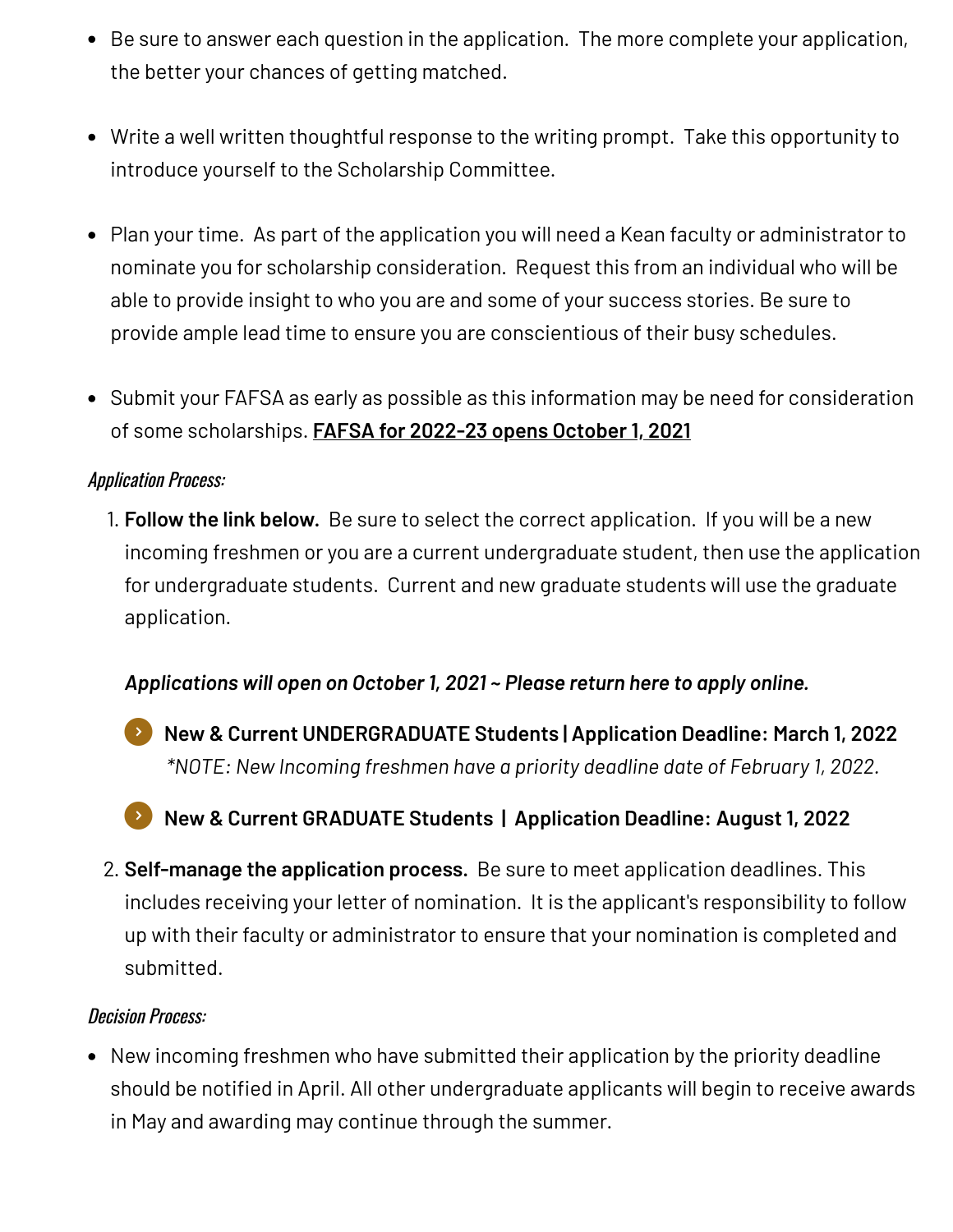New and continuing graduate students will receive decisions on a rolling basis beginning in May and awarding may continue through the summer.

*NOTE: Even though the application will be open through the end of July, your program may have an earlier deadline so we encourage you to submit the application as early as possible. If you wish to be considered for non-departmental scholarships that are open to both graduate and undergraduate students, your scholarship application must be received by March 1, 2022.*

- Students are notified via email from the Kean University Scholarship Manager portal.
- Selected scholars will be asked to review the scholarship agreement and accept the award and submit a formal thank you letter to our generous donor.

### Ready to create opportunities?

Learn more about how you can engage with Kean University and be part of the growing community of generous donors. Make your gift to the Kean Fund for Excellence.

**[Kean University Foundation](https://www.keanfoundation.org/foundation)**

#### Financial Aid & [Scholarship](https://www.kean.edu/offices/financial-aid) Services

**[Scholarship](https://www.kean.edu/offices/financial-aid/scholarship-services) Services**

**Merit [Scholarships](https://www.kean.edu/offices/financial-aid/scholarship-services/merit-scholarships-new-incoming-students) for New Incoming Students**

**Kean Foundation [Scholarships](https://www.kean.edu/offices/financial-aid/scholarship-services/kean-foundation-scholarships)**

**External [Scholarships](https://www.kean.edu/offices/financial-aid/scholarship-services/external-scholarships)**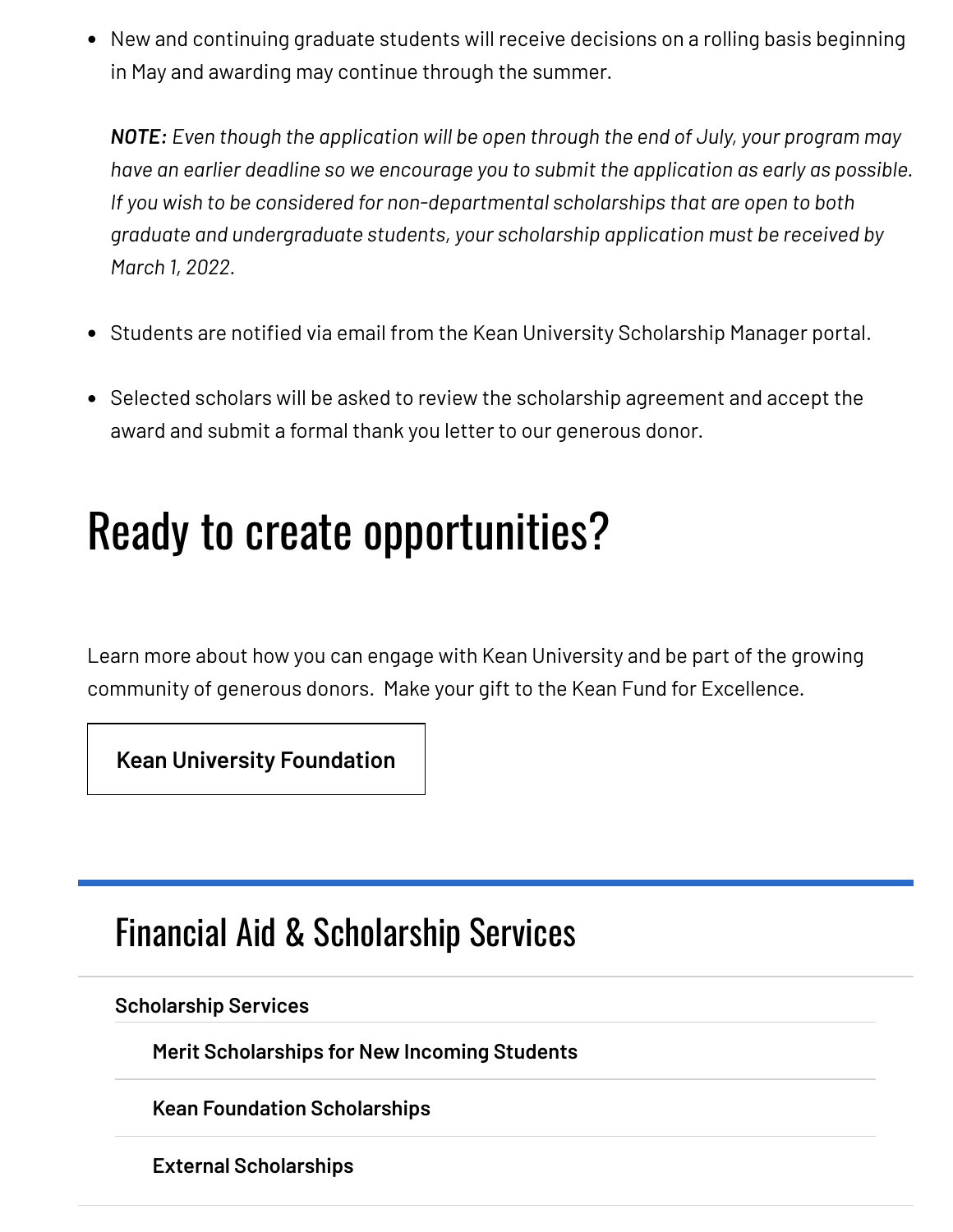**Net Price [Calculator](https://www.kean.edu/offices/financial-aid/financial-aid-estimators)**

| <b>Disbursements and Adjustments</b>                  |
|-------------------------------------------------------|
| <b>Financial Aid Calendar</b>                         |
| <b>Financial Aid Events</b>                           |
| <b>Forms</b>                                          |
| <b>Frequently Asked Questions</b>                     |
| <b>Graduate Students</b>                              |
| <b>HEERF (Higher Education Emergency Relief Fund)</b> |
| <b>Kean Tuition Promise</b>                           |
| <b>NJ State Scholarships</b>                          |
| <b>Office Hours</b>                                   |
| <b>Staff</b>                                          |
| <b>Third Week Attendance Policy</b>                   |
| <b>Unemployment Tuition Waiver</b>                    |
| <b>Verification</b>                                   |
| <b>Withdrawal From Classes</b>                        |
| <b>Cost of Attendance</b>                             |
|                                                       |

**Consumer [Information](https://www.kean.edu/offices/financial-aid/consumer-information)**